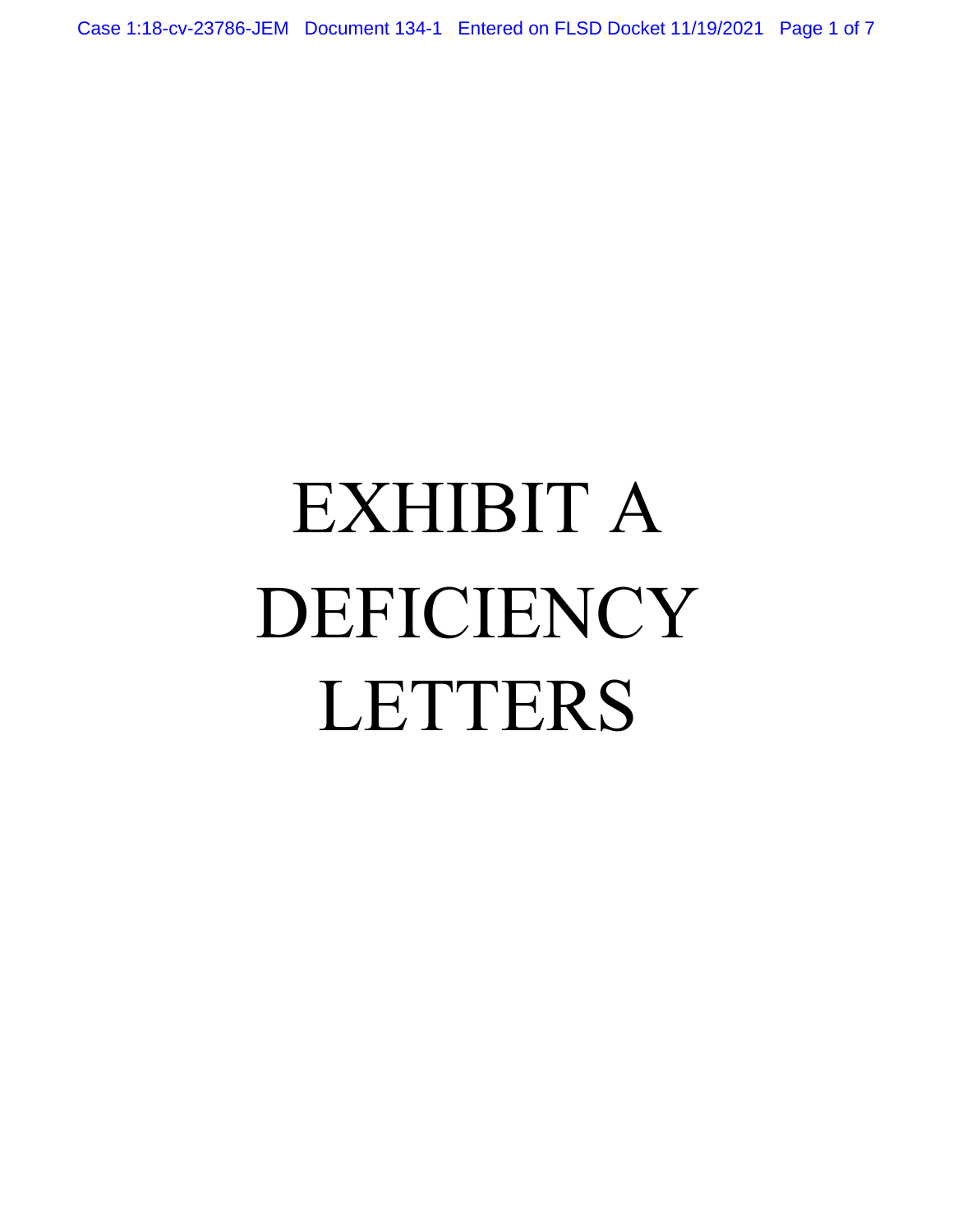*OPKO Health Securities Litigation* **c/o JND Legal Administration P.O. Box 91360 Seattle, WA, 98111**

**Email: info@OPKOHealthSecuritiesLitigation.com Toll-Free Number: 1-888-383-0345 Settlement Website: www.OPKOHealthSecuritiesLitigation.com**

> **Mailing Date: Response Due Date:**

**Claim ID:**

**Eligible Security: OPKO common stock** 

**Class Period: Between September 26, 2013, and September 7, 2018, inclusive**

# **NOTICE OF DEFICIENT/INELIGIBLE CLAIM SUBMISSION**

Dear Claimant:

We received and processed the Proof of Claim and Release ("Claim Form" or "Proof of Claim Form") you submitted for payment from the US Net Settlement Fund in the above-referenced securities litigation settlement. We have determined, based on our review of your Claim, that the Claim is deficient or ineligible for the reason(s) identified below. In order to resolve the deficiency or ineligibility, you must submit a written response with any required documentation as specified below postmarked no later than the response due date printed at the top of this notice. Please include a copy of this notice with your response. **If you fail to respond by the response due date set forth above, or if your response fails to cure the condition(s) identified below, this Claim will be rejected to the extent that any condition remains uncured. This is the only notice you will receive with respect to this Claim.**

**NO US PURCHASES CLAIMED IN THE CLASS PERIOD Reason for deficiency/ineligibility (Please see below for explanation):**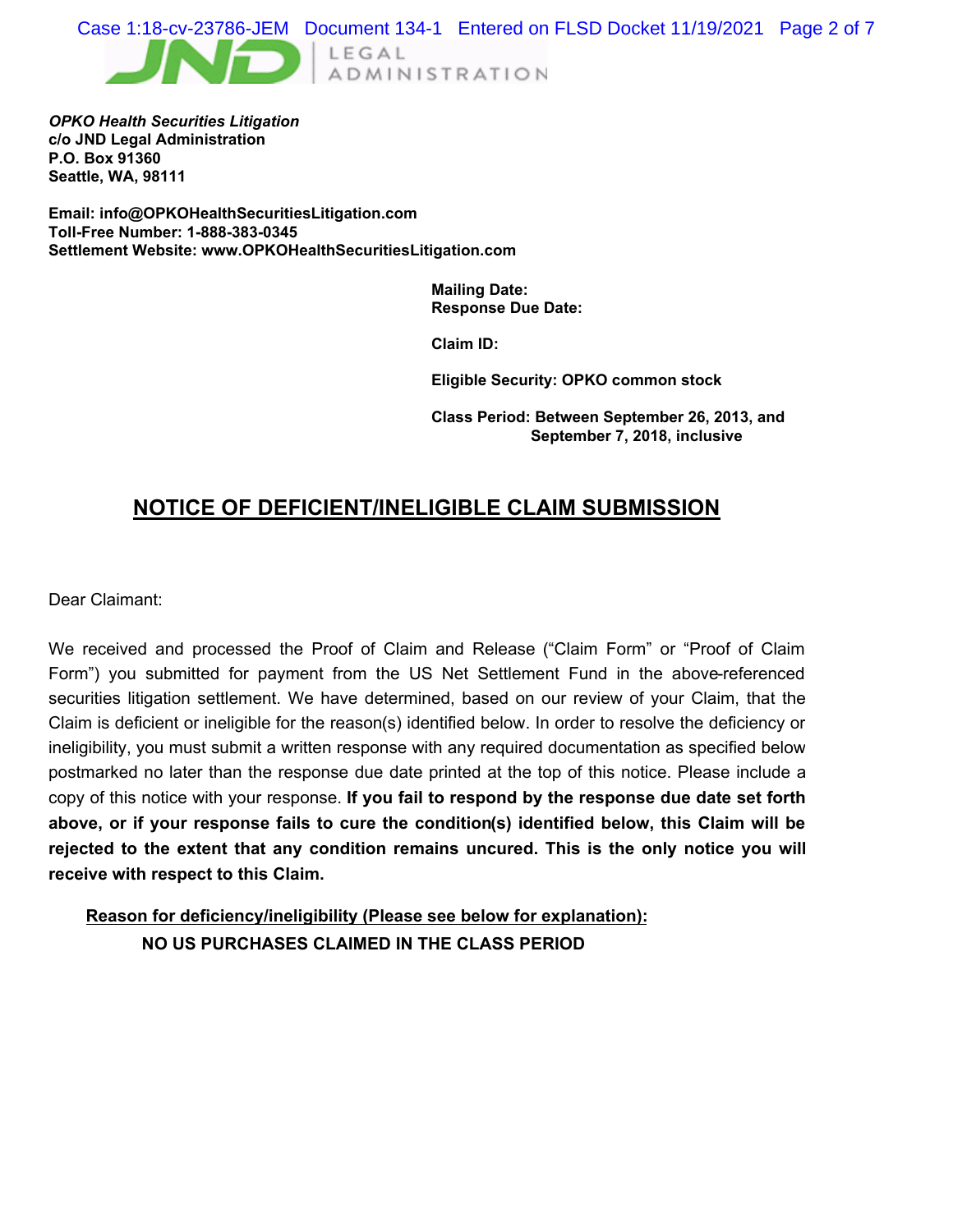

### **Explanation of Claim Deficiency/Ineligibility:**

## **NO US PURCHASES CLAIMED IN THE CLASS PERIOD**

This Claim does not contain any purchases of OPKO common stock during the Class Period, i.e., from September 26, 2013, through September 7, 2018, inclusive.

#### **How To Fix:**

You can only resolve this deficiency by submitting documentation supporting purchases of OPKO common stock during the Class Period that were traded on a U.S. exchange, including the NYSE or Nasdaq, or in any other manner other than through a purchase on the Tel Aviv Stock Exchange ("TASE").

Please Note: If you have purchase transactions of OPKO common stock on U.S. exchanges during this period, you must also provide this and all other information and supporting documentation called for in the Claim Form with respect to your holdings of and transactions in OPKO common stock.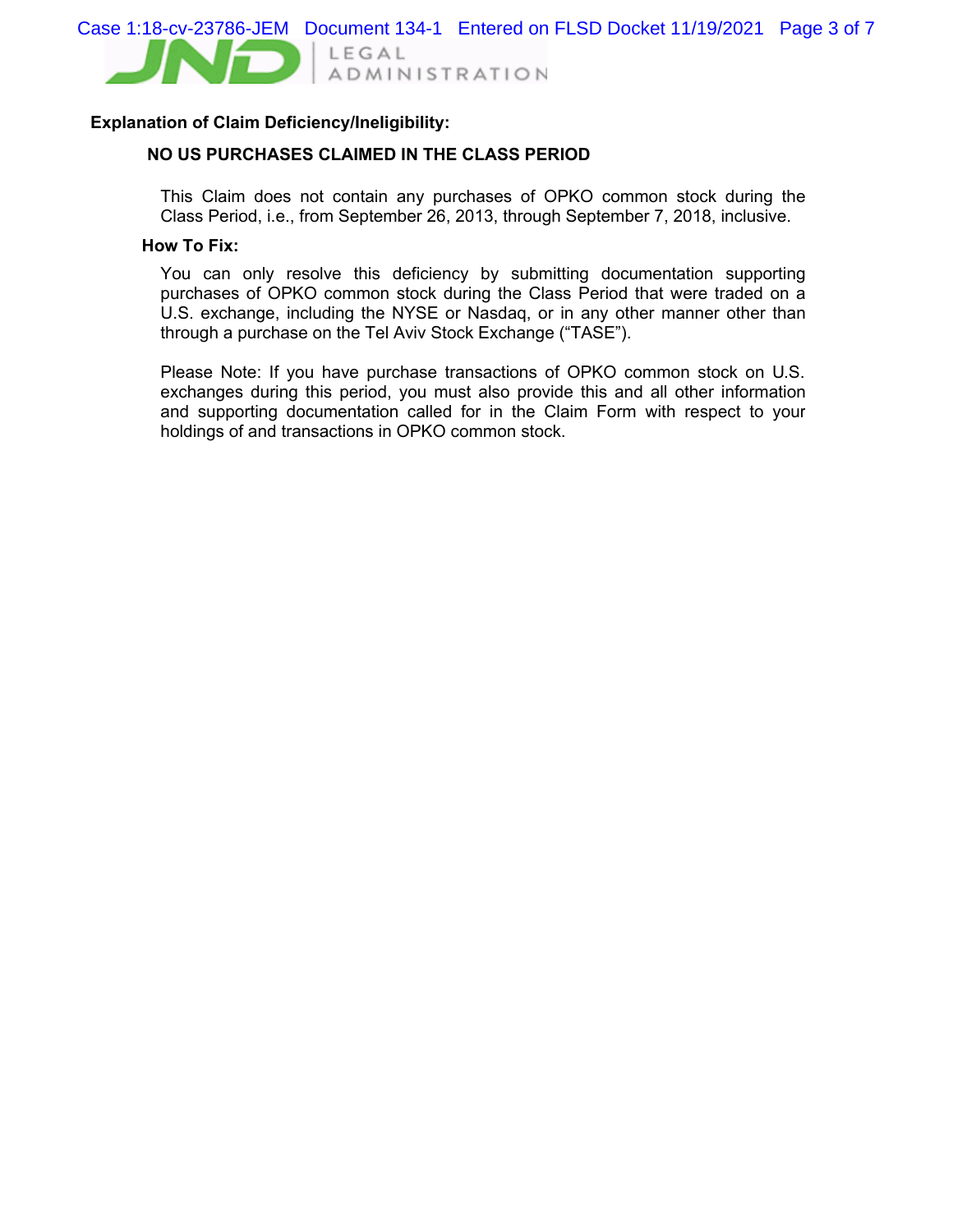## Case 1:18-cv-23786-JEM Document 134-1 Entered on FLSD Docket 11/19/2021 Page 4 of 7

LEGAL

ADMINISTRATION

**Please note that even if you cure all noted deficiencies, your Claim must then calculate to a US Recognized Claim under the Court-approved Plan of Allocation in order to be included in the list of eligible Claims presented to the Court for approval.** If you disagree with the conditions identified in this notice, you may contact us for assistance and/or request Court review of our administrative determination regarding your Claim.

To request Court review, you must send a letter to the Claims Administrator at the address indicated above no later than the response deadline set forth above. Your letter, which must be signed, must: (1) specifically state that you "request that the Court review the full or partial rejection of your Claim"; (2) state your argument(s) for why you are contesting the full or partial rejection of the Claim; and (3) include any and all documentation supporting your argument(s). A copy of this letter must be included with your request for Court review.

**PLEASE NOTE: COURT REVIEW SHOULD ONLY BE SOUGHT IF YOU DISAGREE WITH THE CLAIMS ADMINISTRATOR'S DETERMINATION REGARDING YOUR CLAIM. IF YOU REQUEST COURT REVIEW, YOUR CLAIM AND THE SUPPORTING DOCUMENTATION WILL BE SUBMITTED TO THE COURT FOR CONSIDERATION AND WILL BECOME PART OF THE PUBLIC RECORD. FINANCIAL ACCOUNT NUMBERS AND CERTAIN OTHER PERSONAL INFORMATION PROVIDED ON YOUR CLAIM FORM AND THE SUPPORTING DOCUMENTATION WILL BE REDACTED TO PROTECT YOUR PRIVACY.**

If you have any questions about this notice or any noted deficiency, or if you want to confirm the status of your Claim after you submit a response to this notice, please contact us at the telephone number or email address noted above.

Sincerely,

JND Legal Administration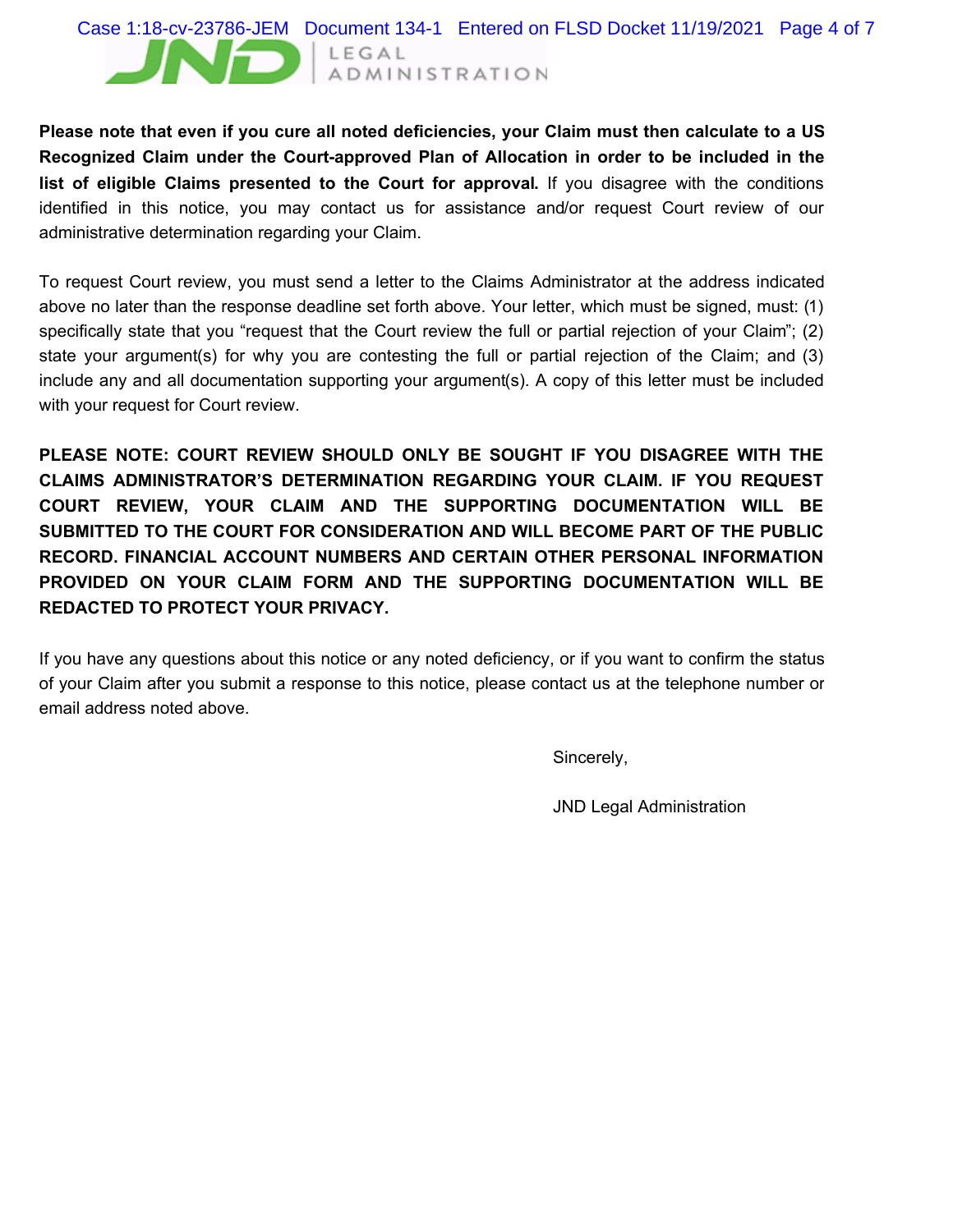*OPKO Health Securities Litigation* **c/o JND Legal Administration P.O. Box 91360 Seattle, WA, 98111**

**Email: info@OPKOHealthSecuritiesLitigation.com Toll-Free Number: 1-888-383-0345 Settlement Website: www.OPKOHealthSecuritiesLitigation.com**

> **Mailing Date: Response Due Date:**

**Claim ID:**

**Eligible Security: OPKO common stock** 

**Class Period: Between September 26, 2013, and September 7, 2018, inclusive**

# **NOTICE OF DEFICIENT/INELIGIBLE CLAIM SUBMISSION**

Dear Claimant:

We received and processed the Proof of Claim and Release ("Claim Form" or "Proof of Claim Form") you submitted for payment from the US Net Settlement Fund in the above-referenced securities litigation settlement. We have determined, based on our review of your Claim, that the Claim is deficient or ineligible for the reason(s) identified below. In order to resolve the deficiency or ineligibility, you must submit a written response with any required documentation as specified below postmarked no later than the response due date printed at the top of this notice. Please include a copy of this notice with your response. **If you fail to respond by the response due date set forth above, or if your response fails to cure the condition(s) identified below, this Claim will be rejected to the extent that any condition remains uncured. This is the only notice you will receive with respect to this Claim.**

**NO DOCUMENTATION WAS PROVIDED TO SUPPORT THE CLAIM Reason for deficiency/ineligibility (Please see below for explanation):**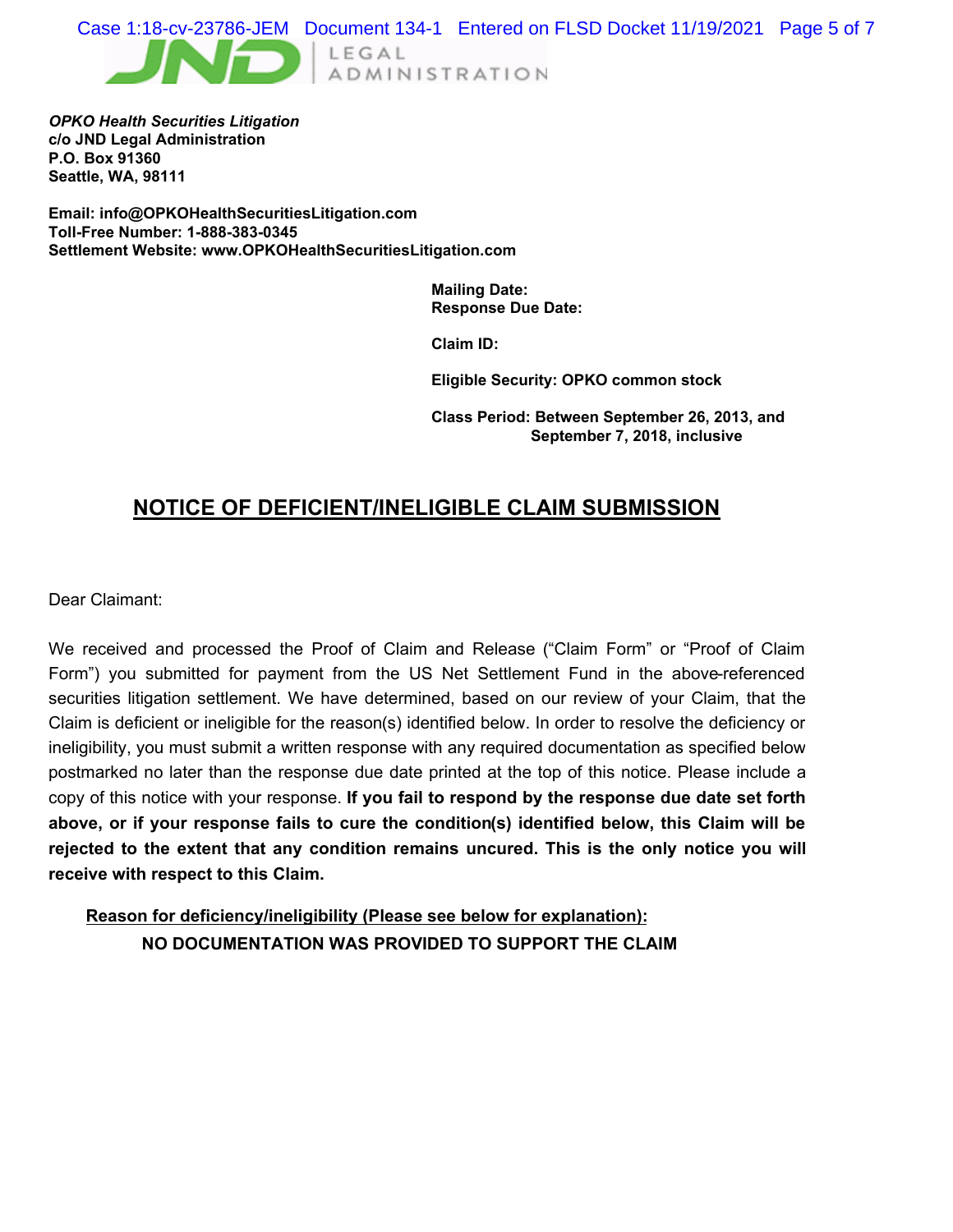

## **Explanation of Claim Deficiency/Ineligibility:**

# **NO DOCUMENTATION WAS PROVIDED TO SUPPORT THE CLAIM**

You did not provide any documentation for the Claim.

#### **How To Fix:**

You can resolve this deficiency by submitting acceptable documentation to support the Claim. Opening holding position as of September 26, 2013, all transactions from September 26, 2013 through December 4, 2018 as requested on the Claim Form, and the number of shares held at close of trading on December 4, 2018, must be properly documented.

Specifically, the supporting documentation for each transaction must reflect the purchase/acquisition/sale date, the number of shares purchased/acquired/sold, and the price paid/received per share. With respect to the required "holding" positions, the documentation need only support the number of shares held as of the dates set forth in the Claim Form.

Acceptable documentation includes securities brokers' confirmation slips, month-end and year-end account statements or similar documentation. Self-generated documents are not acceptable.